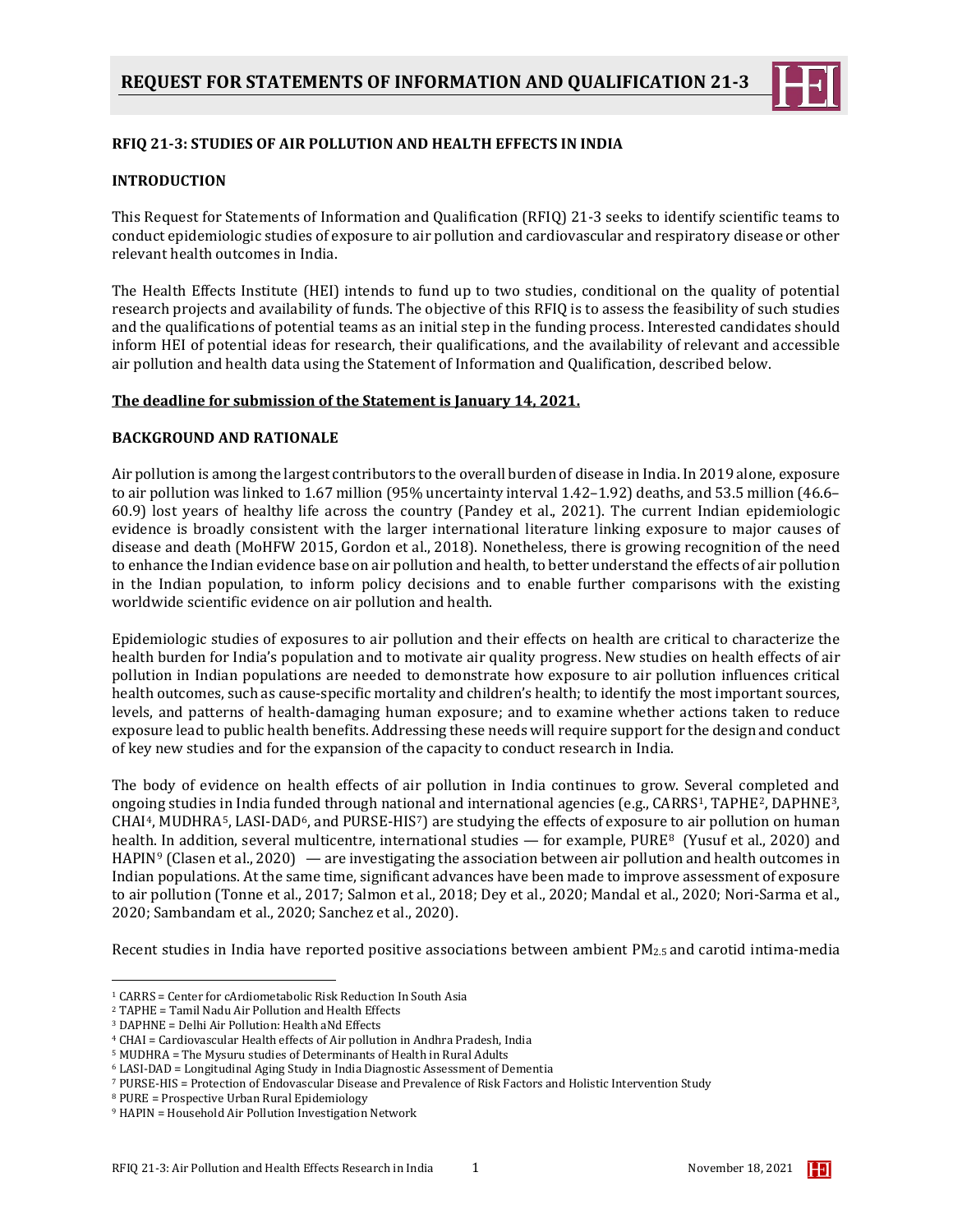thickness, a surrogate marker for atherosclerosis (Ranzani et al., 2020), and blood pressure (Curto et al., 2019; Prabhakaran et al., 2020a). A study in New Delhi, India found a positive association between short-term exposures to PM2.5 and an increase in daily nonaccidental mortality (Krishna et al., 2021). However, cohort studies are not yet common in the country for studying the effects of environmental risk factors and have largely focused on adverse birth outcomes (Balakrishnan et al., 2018). To date, no Indian studies of long-term exposure and mortality have been conducted. To estimate effects of long-term exposure on annual average mortality and life-expectancy, studies of cohorts or dynamic populations are needed in which large numbers of individuals exposed to different levels of air pollution are observed for years and their mortality rates are compared. Recently, scientists have begun to utilize surveillance datasets to characterize health effects (Joshi et al., 2021); others have used national survey datasets (e.g., National Family and Health Survey) to study the association between exposure to air pollutants, especially PM2.5 and health outcomes (Mehta et al., 2021).

These studies demonstrate a growing capacity to conduct high-quality air pollution epidemiologic research, but they have been largely focused on effects of short- and medium-term exposure (i.e., a few hours to a few months) to air pollution and related health effects. Very few studies in India to date have assessed the effects of long-term exposure (i.e., annual or several years) to air pollution on mortality (e.g., all-cause or cause-specific mortality), at the center of large health burdens and economic costs of air pollution (Prabhakaran et al., 2020b). Furthermore, there is limited geographic coverage to date, and several outcomes with significant health burden in India (e.g., diabetes, lung cancer, neurocognitive outcomes, and tuberculosis) are often not included in analyses. Considering severe air pollution episodes in Northern India in recent years, estimates of the impact of periodic high short-term exposures during winter episodes are also lacking.

# **TOPICS OF INTEREST**

Studies considered responsive to this RFIQ can address one or more of the following aspects of air pollution and health:

- Exposure to air pollution during high-pollution events (i.e., air pollution episodes) and mortality or other health outcomes
- Exposure to air pollution and health outcomes in the first 1,000 days after birth (fetal growth, birth weight, lung growth, child development and stunting, cognitive development, etc.)
- Long-term exposure to air pollution and all-cause and cause-specific mortality (e.g., mortality due to cardiovascular disease, respiratory diseases such as chronic obstructive pulmonary disease [COPD], stroke, cancer, and diabetes)
- Short-term exposure to air pollution and mortality due to cardiovascular disease, COPD, stroke, cancer, diabetes, etc.
- Long-term exposure to air pollution and incidence of cardiovascular disease and respiratory diseases, such as COPD, stroke, cancer, diabetes, etc.

### **KEY CONSIDERATIONS**

Epidemiologic research on the effects of long-term exposure to air pollution can be difficult and expensive to conduct, requiring either the retrospective collection of information on historical levels of exposure to air pollution and other risk factors for disease and mortality, or the prospective collection of exposure and covariate data and observation of study populations for extended periods. A potentially cost-efficient approach to the study of the effects of long-term exposure would be to add air pollution exposure assessments to existing studies of populations for which high quality health and covariate data have been, or are being, collected.

**This RFIQ is meant to identify and support applications of existing data and not to support new data collection, establishments of cohorts, etc.** Thus, preference will be given to applications that rely on air quality and health data that are readily available (i.e., without the need for data collection) and whose quality can be tested and verified. There are no preferences with respect to specific health outcomes of interest. A strong statistical analytic plan demonstrating the ability of the proposed study to answer the research questions will be required in later stages.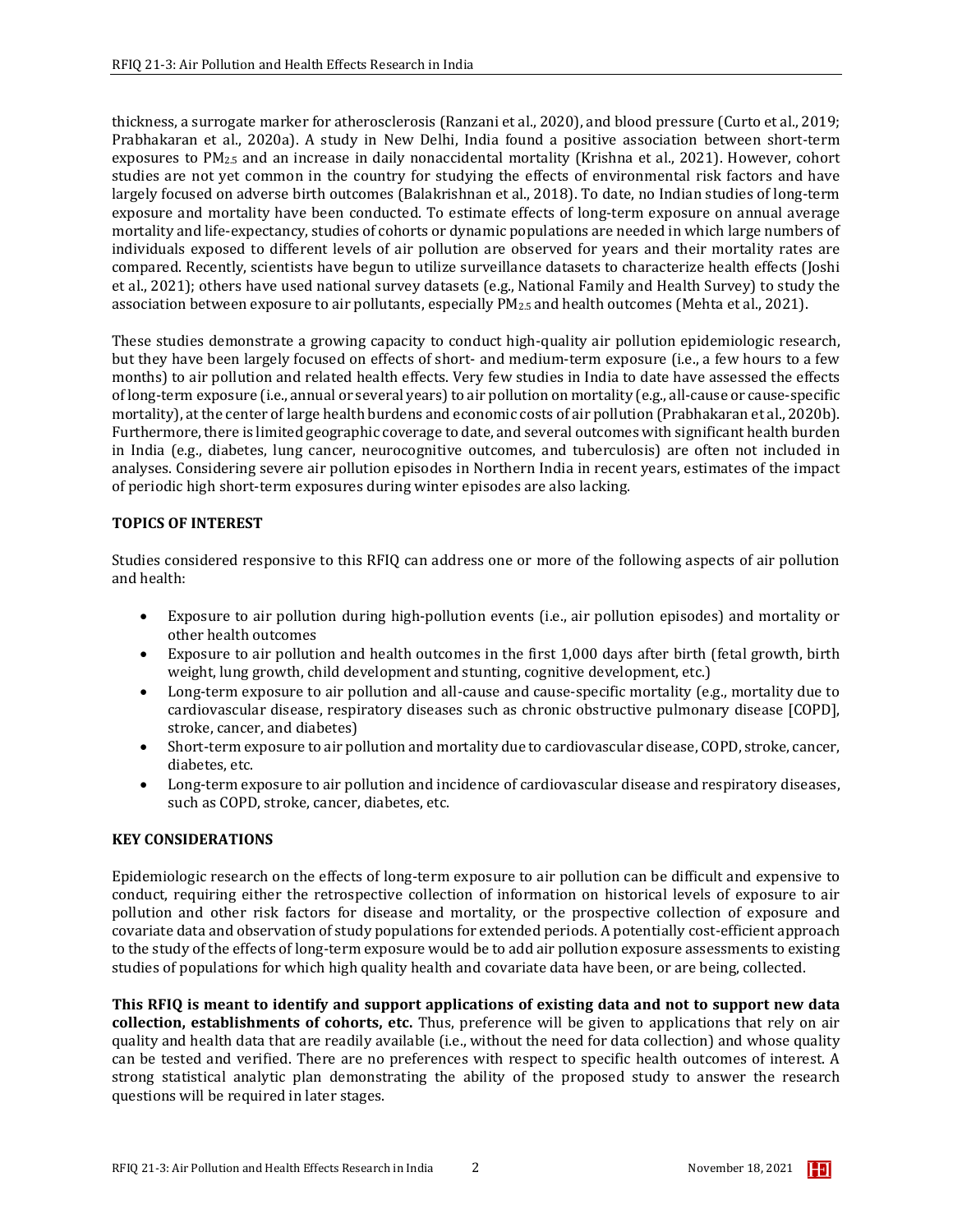Given budget constraints and practical considerations, HEI does not expect that any applications will meet all the objectives but will aim to fund complementary studies that address the breadth and depth of the objectives. Applicants need to show that the proposed work submitted to the RFIQ can be clearly distinguished from the ongoing work funded by other institutions.

## **STUDY DURATION AND BUDGET**

It is expected that the period of performance of studies, including report writing, will not exceed 2.5 years, with most studies lasting between 1–2 years. For this reason, populations currently under active observation and where air quality and health data are readily available will be strongly preferred. HEI will also consider proposals for cross-sectional assessments or analysis of subsets of data in established cohorts or examination of air pollution episodes that could subsequently be followed for more extended periods.

HEI encourages interested applicants to describe projects of varying lengths and budgets, with total budgets between USD 75,000–200,000 for each funded study.

# **ABOUT HEI**

The Health Effects Institute (HEI) is a research institution with more than 40 years of experience conducting high-quality studies of air pollution and health around the world. We bring together leading scientists, strong oversight, and review of research studies in leveraged capacity building partnerships. HEI is a leader in the conduct and oversight of major studies of both long-term and short-term exposures to air pollution and health in the United States and around the world. Many studies continue to be cited as leading examples of evidence to support the control of air pollution. For more information, visit *[www.healtheffects.org](http://www.healtheffects.org/)*.

## **REFERENCES**

- Balakrishnan K, Ghosh S, Thangavel G, Sambandam S, Mukhopadhyay K, Puttaswamy N, et al. 2018. Exposures to fine particulate matter (PM2.5) and birthweight in a rural-urban, mother-child cohort in Tamil Nadu, India. Environ Res 161:524–531; https://doi.org/10.1016/j.envres.2017.11.050.
- Clasen T, Checkley W, Peel JL, Balakrishnan K, McCracken JP, Rosa G, et al. 2020. Design and rationale of the HAPIN study: A multicountry randomized controlled trial to assess the effect of liquefied petroleum gas stove and continuous fuel distribution. Environ Health Perspect 128:047008; https://doi.org/10.1289/EHP6407.
- Dey S, Purohit B, Balyan P, Dixit K, Bali K, Kumar A, et al. 2020. A satellite-based high-resolution (1-km) ambient PM2.5 database for India over two decades (2000–2019): Applications for air quality management. Remote Sens 12:3872; https://doi.org/10.3390/rs12233872.
- Epstein MB, Bates MN, Arora NK, Balakrishnan K, Jack DW, Smith KR. 2013. Household fuels, low birth weight, and neonatal death in India: The separate impacts of biomass, kerosene, and coal. Int J Hyg Environ Health 216:523– 532; https://doi.org/10.1016/j.ijheh.2012.12.006.
- Gordon T, Balakrishnan K, Dey S, Rajagopalan S, Thornburg J, Thurston G, et al. 2018. Air pollution health research priorities for India: Perspectives of the Indo-U.S. communities of researchers. Environ Int 119:100–108; https://doi.org/10.1016/j.envint.2018.06.013.
- [India State-Level Disease Burden Initiative Air Pollution Collaborators](https://pubmed.ncbi.nlm.nih.gov/?term=India+State-Level+Disease+Burden+Initiative+Air+Pollution+Collaborators%5BCorporate+Author%5D) . 2021. Health and economic impact of air pollution in the states of India: The Global Burden of Disease Study 2019. Lancet Planet Health 5:e25–38; https://doi.org/10.1016/S2542-5196(20)30298-9.
- Joshi P, Ghosh S, Dey S, Dixit K, Choudhary RK, Salve HR, et al. 2021. Impact of acute exposure to ambient PM<sup>2.5</sup> on nontrauma all-cause mortality in the megacity Delhi. Atmospheric Environment 259:118548; https://doi.org/10.1016/j.atmosenv.2021.118548.
- Mandal S, Madhipatla KK, Guttikunda S, Kloog I, Prabhakaran D, Schwartz JD. 2020. Ensemble averaging based assessment of spatiotemporal variations in ambient PM2.5 concentrations over Delhi, India, during 2010–2016. Atmospheric Environment 224:117309; https://doi.org/10.1016/j.atmosenv.2020.117309.
- Mehta U, Dey S, Chowdhury S, Ghosh S, Hart JE, Kurpad A. 2021. The association between ambient PM2.5 exposure and anemia outcomes among children under five years of age in India. Environ Epidemiol 5:e125; https://doi.org/10.1097/EE9.0000000000000125.
- MoHFW (Ministry of Health and Family Welfare). 2015. Report of the Steering Committee on Air Pollution and Health Related Issues. New Delhi: Ministry of Health and Family Welfare. Available: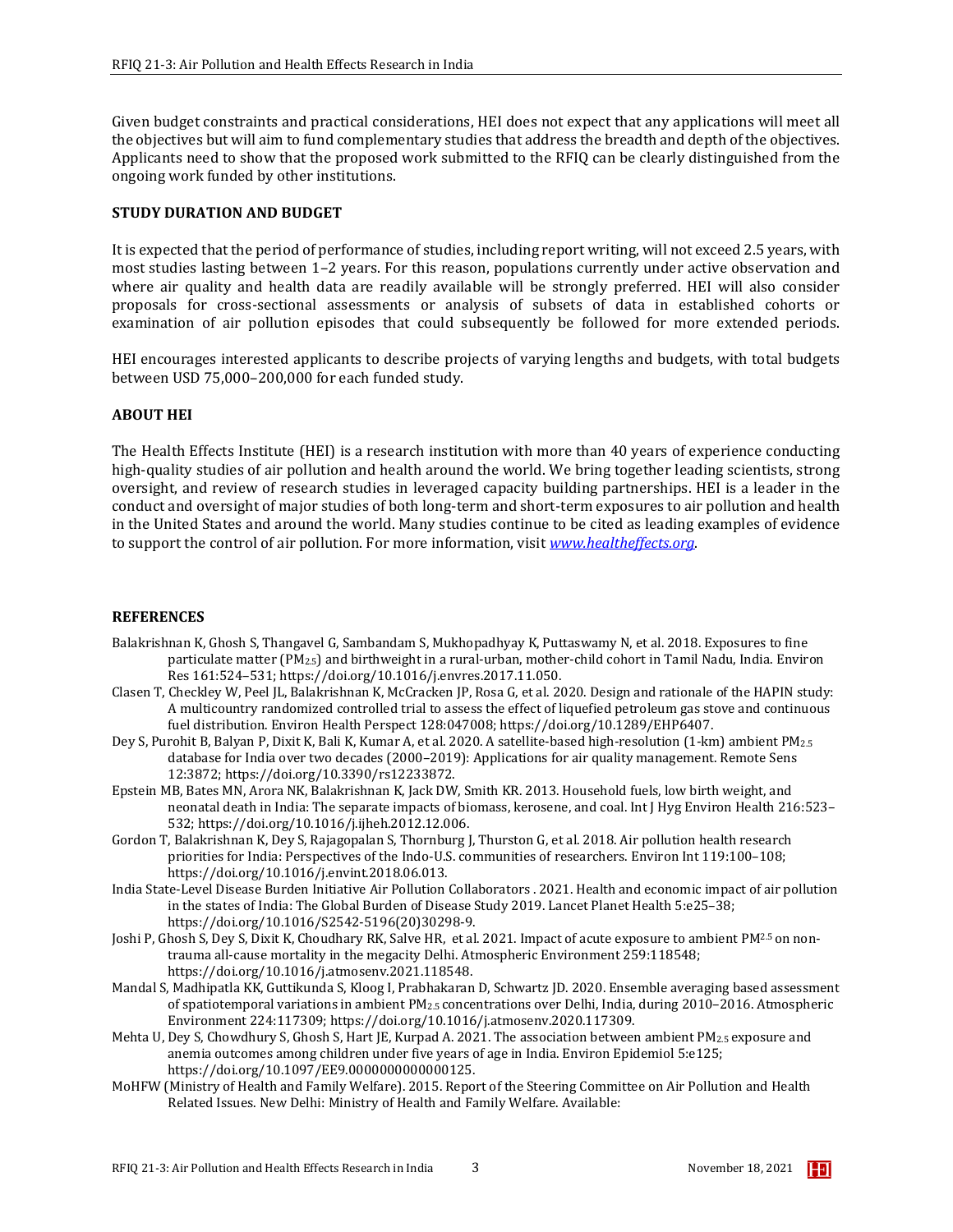*https://main.mohfw.gov.in/sites/default/files/5412023661450432724\_0.pdf* [accessed 4 November 2021]. Nori-Sarma A, Thimmulappa RK, Venkataramana GV, Fauzie AK, Dey SK, Venkareddy LK, et al. 2020. Low-cost NO2 monitoring and predictions of urban exposure using universal kriging and land-use regression modelling in

- Mysore, India. Atmospheric Environment 226:117395; https://doi.org/10.1016/j.atmosenv.2020.117395. Prabhakaran D, Mandal S, Krishna B, Magsumbol M, Singh K, Tandon N, et al. 2020. Exposure to particulate matter is associated with elevated blood pressure and incident hypertension in urban India. Hypertension 76:1289–1298; https://doi.org/10.1161/HYPERTENSIONAHA.120.15373.
- Prabhakaran P, Jaganathan S, Walia GW, Wellenius GA, Mandal S, Kumar K, et al. 2020. Building capacity for air pollution epidemiology in India." Environ Epidemiol 4:e117; https://doi.org/10.1097/EE9.0000000000000117.
- Salmon M, Milà C, Bhogadi S, Addanki S, Madhira P, Muddepaka N, et al. 2018. Wearable camera-derived microenvironments in relation to personal exposure to PM2.5.Environ Int 117:300–307; https://doi.org/10.1016/j.envint.2018.05.021.
- Sambandam S, Mukhopadhyay K, Sendhil S, Ye W, Pillarisetti A, Gurusamy T, et al. 2020. Exposure contrasts associated with a liquefied petroleum gas (LPG) intervention at potential field sites for the Multi-Country Household Air Pollution Intervention Network (HAPIN) Trial in India: Results from Pilot Phase Activities in Rural Tamil Nadu. BMC Public *Health* 201:1799; https://doi.org/10.1186/s12889-020-09865-1.
- Sanchez M, Milà C, Sreekanth V, Balakrishnan K, Sambandam S, Nieuwenhuijsen M, et al. 2020. Personal exposure to particulate matter in peri-urban India: Predictors and association with ambient concentration at residence. J Expo Sci Environ Epidemiol 30:596–605; https://doi.org/10.1038/s41370-019-0150-5.
- Spears D, Dey S, Chowdhury S, Scovronick N, Vyas S, Apte J. 2019. The association of early-life exposure to ambient PM2.5 and later-childhood height-for-age in India: An observational study. Environ Health 18:62; https://doi.org/10.1186/s12940-019-0501-7.
- Tonne C, Salmon M, Sanchez M, Sreekanth V, Bhogadi S, Sambandam S, et al. 2017. Integrated assessment of exposure to PM2.5 in South India and its relation with cardiovascular risk: Design of the CHAI Observational Cohort Study. Int J Hyg Environ Health 220:1081–1088; https://doi.org/10.1016/j.ijheh.2017.05.005.
- Yusuf S, Joseph P, Rangarajan S, Islam S, Mente A, Hystad P, et al. 2020. Modifiable Risk factors, cardiovascular disease, and mortality in 155,722 individuals from 21 high-income, middle-income, and low-income countries (PURE): A prospective cohort study. Lancet 395:795–808; https://doi.org/10.1016/S0140-6736(19)32008-2.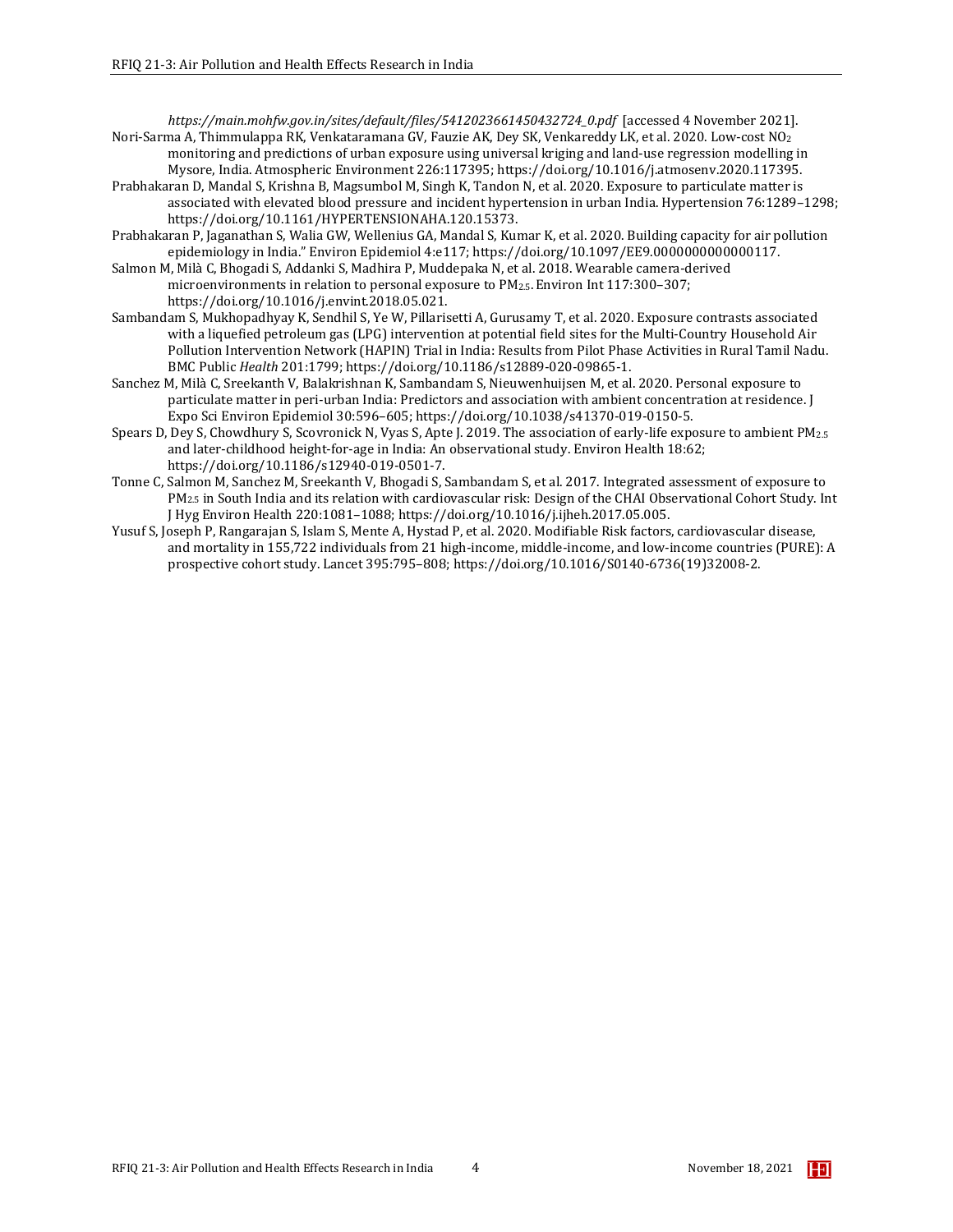

#### **APPLICATION PROCESS**

Statements of qualification, including descriptions of the available data and study design, must be submitted using guidance provided in this document.

In issuing this RFIQ, HEI is soliciting Statements of Information and Qualification from scientists interested in conducting the research described above or other potentially relevant projects. In the submitted statements, HEI is specifically seeking information relative to availability of, and access to, data needed to conduct proposed studies, including

- availability of, and access to, monitoring or modeled air quality data or exposure estimates for major air pollutants proposed for analysis, including information on spatiotemporal resolution of the data;
- availability of, and access to, health data on relevant measures of mortality or morbidity, including the key confounders; and
- qualifications of the scientist designated as principal investigator (PI) and other members of the designated research group relative to scientific ability and expertise in conducting studies of this nature.

### **Please note that HEI requires that all statements be led by investigators based in India.**

Also, please note that at this point, HEI is not requesting detailed research proposals; responses to this RFIQ should not exceed 10 pages, and the required font size is **11 point with 1-inch margins**.

Each statement should clearly list the name(s) of the PI(s) or Co-PI(s) and include specific fields of expertise among anticipated collaborators and a brief description of how their expertise would contribute to designing and conducting the study, analyzing the data, and interpreting study findings. Applicants are requested to provide a description of the proposed study (or studies) indicating the study design. Detailed budget pages are not required at this time.

The Statement of Qualifications should include, at a minimum:

- A summary statement of the objective of the proposal
- Datasets available for use, including type of data, data collection period, and any associated QA/QC information
- A project title and proposed timeline, the name(s) of the PI(s) or Co- PI(s), an abstract of 300–500 words, and the estimated budget.

It should also address the following questions:

- What additional knowledge / insights do you expect to generate? What is the overall significance of the project in the Indian and/or global context for which funding is being sought?
- Are we (funder) being asked to fund a particular component of a larger project?
- Is the project a pilot study or seed project leading to a larger one? Or is it a one-off project, complete in itself?
- Are the data currently publicly available? If not, will data be made publicly available upon completion of the project?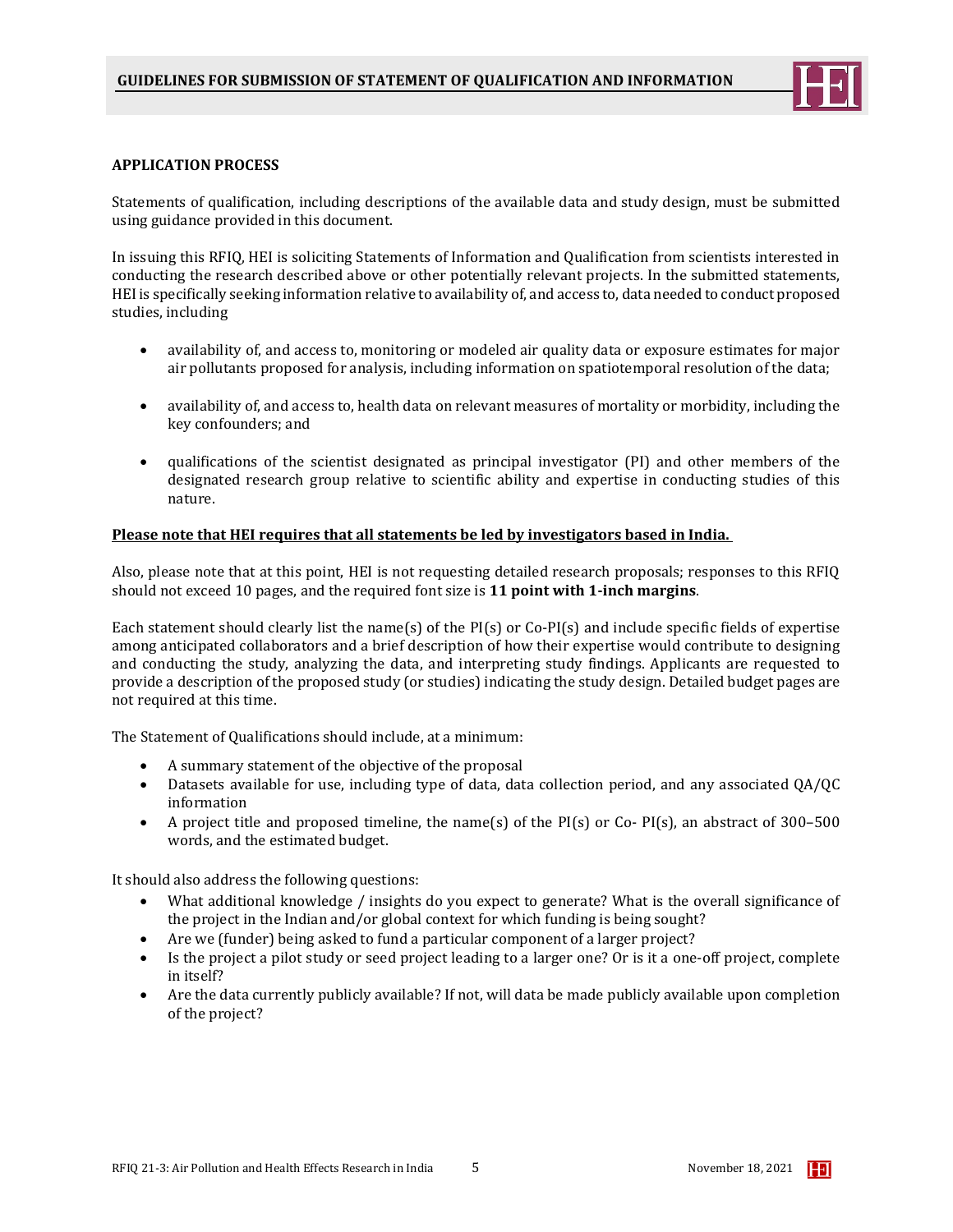### **EVALUATION PROCESS**

Statements of qualification will be reviewed by a panel of experts led by members of the Global Health Oversight Committee to determine relevance and suitability and will be ranked based on scientific merit and responsiveness. A limited number of applicants will then be invited to submit full applications. The number and type of studies ultimately recommended for funding will be contingent on merit as well as programmatic review and the availability of funds.

### **SUBMISSION AND DEADLINE**

Please submit your applications for RFIQ 21-3 via email (*[funding@healtheffects.org](mailto:funding@healtheffects.org)*; subject line: PI last name RFIQ 21-3 Statement) no later than **January 14, 2021, 11:59 PM IST**. HEI will acknowledge receipt of the application.

Questions regarding the application should be directed to Dr. Palak Balyan (*[pbalyan@healtheffects.org](mailto:pbalyan@healtheffects.org)*) and Dr. Pallavi Pant (*ppant@healtheffects.org*).